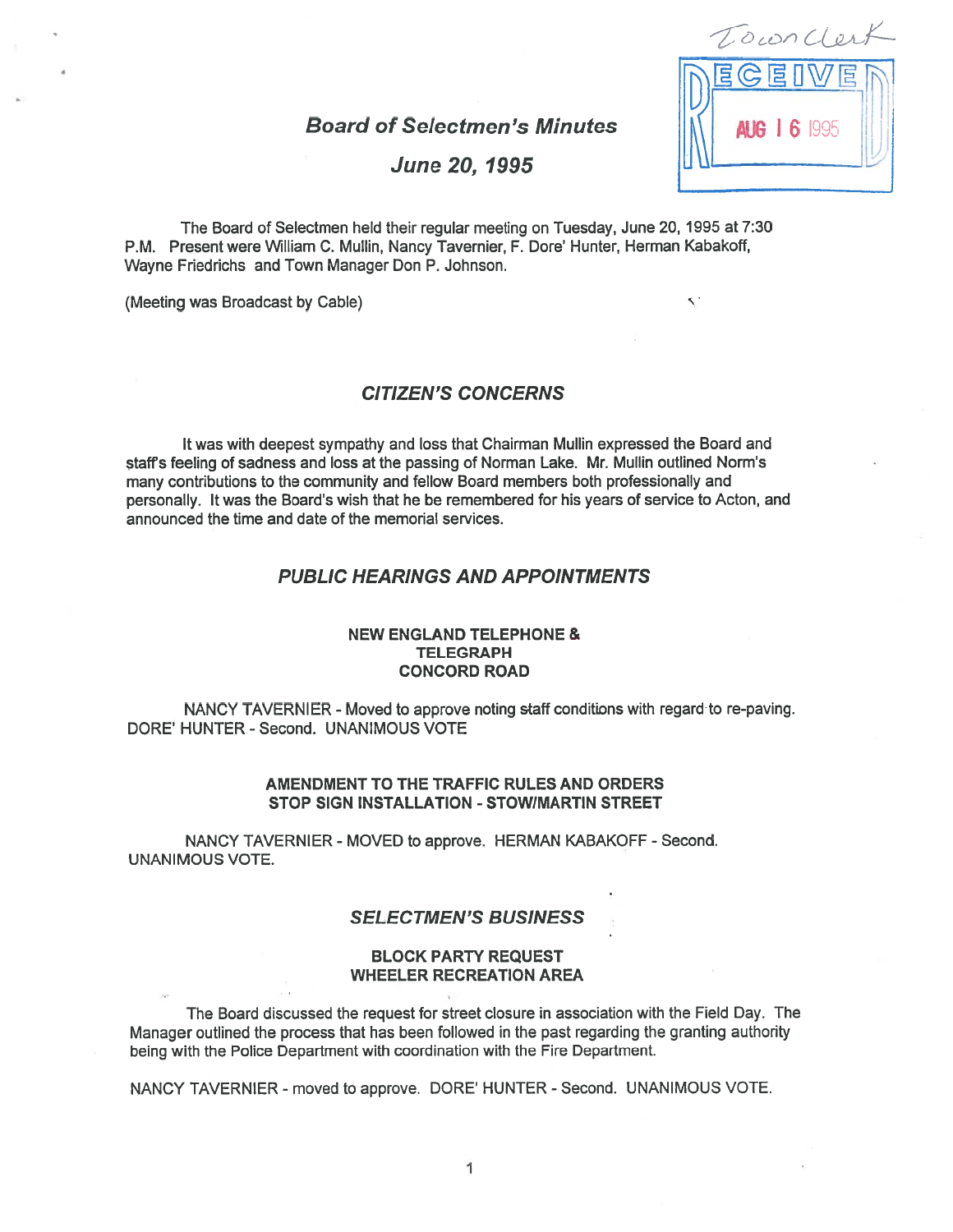# CONTRACT WITH BUSINESS COMMUNITY

The Board discussed the final action <sup>p</sup>lan developed in conjunction with discussions with the Chamber and the Mr. Mullin. Mr. Kabakoff asked for clarification on two issues that had been suggested by the chamber which he did not see reflected in the final <sup>p</sup>lan. Mr. Mullin described the discussions and final agreements that where made between the representatives regarding these issues. Mr. Mullin asked the Manager how many people came for the first open door. Mr. Johnson said that he had no visitors, however, he suspected that as the word goes out among the members they will start to utilize this forum. Mrs. Tavernier suggested that the Open Door time be placed in the paper for the business community to avail themselves of this service.

DORE' HUNTER - Moved to approve the Final version of the Action Plan as presented. NANCY TAVERNIER - Second. UNANIMOUS VOTE.

## PERSONNEL BYLAW DISCUSSION

Mr. Kabakoff outlined his purpose for asking that this issue be discussed. He had received two phone calls regarding the fact that the bylaw called for appointment of a Personnel Board and that it was non-existent. He felt that if <sup>a</sup> bylaw said we should have <sup>a</sup> Personnel Board we should have one.

Mr. Friedrichs also noted he had received two or three <sup>p</sup>hone calls on the subject at home. Two were complaints that we did not have <sup>a</sup> Board and one was to ask that they not reinstate the Board. He personally feels that town staff is doing <sup>a</sup> good job and that there are more issues to handle of greater importance, and would like to see the Board's energies put to those issues.

Mr. Hunter felt citizen participation is always welcome, however, he did not appreciate the manner in which the issue was raised during discussion of an irrelevant issue at Town Meeting. He has no problem reconstituting this Board if qualified Human Resource people were available and that the Bylaw should also be reviewed. He said it was unfortunate that we had not been able to hire a Human Resource person at the money available to the Town. Mr. Hunter further asked if the Town Manager had <sup>a</sup> problem with reconstituting the Personnel Board. Mr. Johnson said no. Mr. Hunter suggested that <sup>a</sup> specific mission and job description/charge would be helpful to recruit the new members.

Mrs. Tavernier wanted to know it the problems cited were perceived or real. She agreed that the Board should <sup>g</sup>ive VCC <sup>a</sup> chance to recruit three potential members qualified in the Human Resource field for Board review. She indicated that if the three professionals were not found, the Board would not be reconstituted without those qualified professionals. She further noted the LWV year-long study of the Charter and the League's upcoming <sup>p</sup>lans for presenting suggested changes to the Charter.

Mr. Friedrichs agreed with Nancy. He has been contacted by citizens, and felt that if we could not find the three qualified professionals, reference to the Personnel Board should be removed from the Bylaw.

DORE' HUNTER - Moved to refer the question of recruitment of qualified Human Resource candidates to the Vcc to see if they can get <sup>a</sup> nucleus interested in serving and forward their names to the Board of Selectmen for review. NANCY TAVERNIER - Second.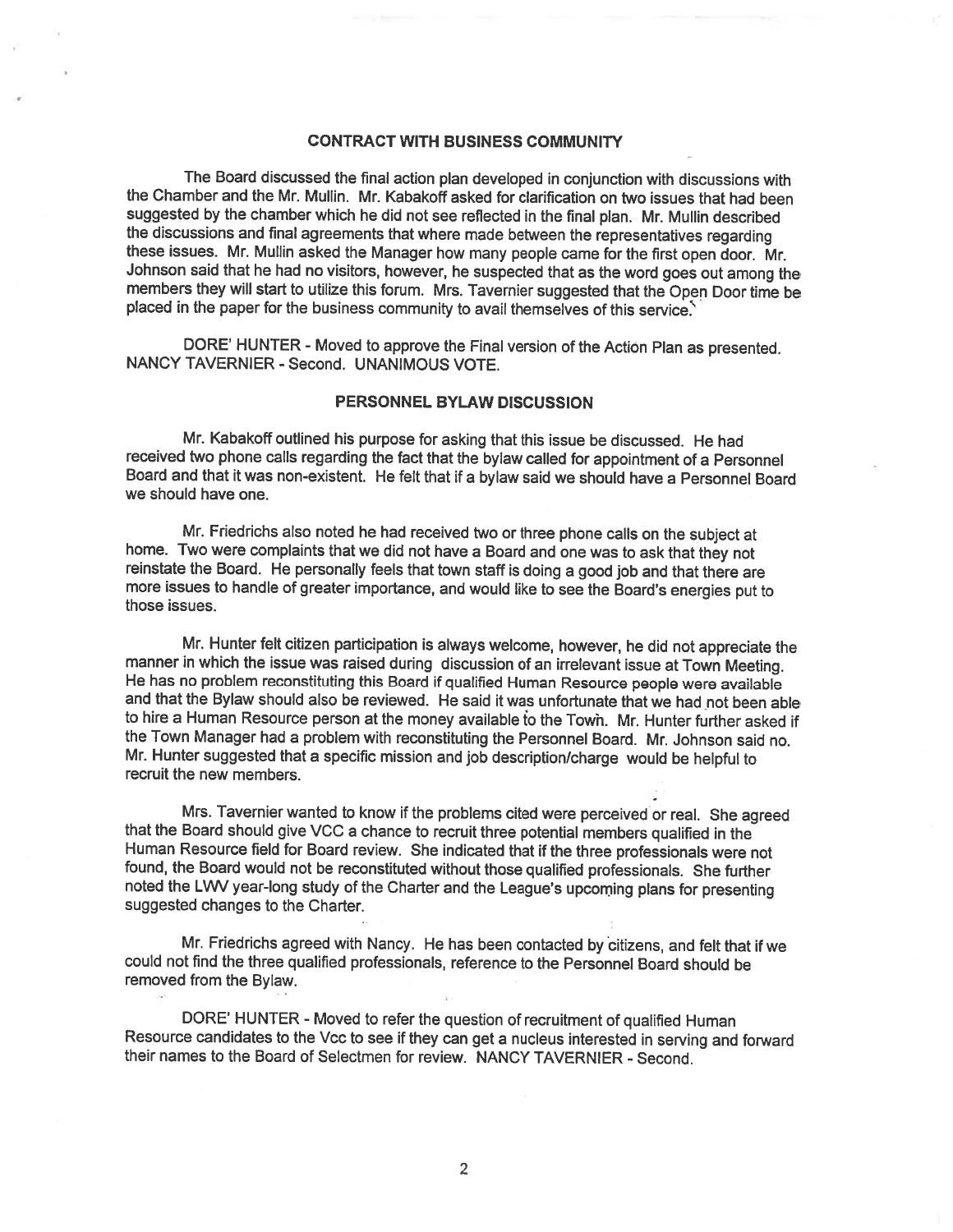The Board further discussed this issues surrounding the bylaw and proposed action as outlined in Mr. Hunter's motion. The Board was in agreemen<sup>t</sup> that any reconstituted Personnel Board would have to be manned with the requited active Human Resources professionals

Mr. Kabakoff said that in addition to the three members with HR background there was room for two more individuals as the bylaw is written and urged volunteers to apply.

Mr. Mullin was inclined to eliminate the layers, if the Board was not needed reference to it should be changed. He was torn since the bylaw says there shall be <sup>a</sup> Board, but if the search by Vcc resulted in no qualified persons being recruited, the bylaw should be amended to delete the reference.

NANCY TAVERNIER - Moved to make a recommendation whether or not to go forward with reconstituting the Personnel Board at the October 10, <sup>1995</sup> meeting after input was received and reviewed from the VCC. WILLIAM MULLIN - Second. 3-1 Motion Passed with Mr. Kabakoff voting No and Mr. Hunter Abstaining.

## 1995 COMMITTEE ASSIGNMENTS AND MEETING SCHEDULE

The Chairman outlined the recent development with staff of the BOS calendar. He cautioned that the calendar was for <sup>p</sup>lanning purposes and not cast in stone.

The Board agree<sup>d</sup> with the final committee assignments as propose<sup>d</sup> by the Chair. It was suggested that Mr. Kabakoff be assigned as the Board's representative to Cable Advisory Committee. Mr. Kabakoff accepted the assignment.

# SEWER ACTION COMMITTEE

The Board discussed the need to address the Millcorner issues. Primarily issues revolve around cost. The residents of Millcorner would like to help the neighborhood however they have issues which they would like resolved. Cost is the most important issue to be resolved. Nancy and Dore' wanted to ge<sup>t</sup> Board permission to go to SEA to ge<sup>t</sup> <sup>a</sup> repor<sup>t</sup> with quick turnaround time. The estimate is 15,000 to 20,000 to develop <sup>a</sup> second scenario run and cost impact to move the <sup>p</sup>lant down the hill. Dore' outlined the factors associated with the <sup>p</sup>lant <sup>p</sup>lacement and leaching field.

This is an immediate solution for South Acton Center. The major problem with sewers in Acton is we have no <sup>p</sup>lace to pu<sup>t</sup> the effluent. At Mill Corner all the structural items are in <sup>p</sup>lace. The answers to questions need to be obtained so that an engineer can answer outstanding issues. Mr. Mullin asked the Town Manager if we had any year-end funds to obtain the engineering review required to determine feasibility and costs. Don felt that since departments are within their budgets, there are pension turn backs, Insurance monies, no use of the Reserve Fund, Minuteman funds that are not now required, all these items collectively we would have more than enoug<sup>h</sup> to allot some of the year end monies to this project.

DORE' HUNTER - Moved to authorize the Town Manager to use year-end monies not to exceed \$20,000 to conduct <sup>a</sup> feasibility study to augmen<sup>t</sup> the <sup>1993</sup> study to answer the questions about reconfiguration and price to do such reconfiguration at Mill Corner. NANCY TAVERNIER Second. UNANIMOUS VOTE.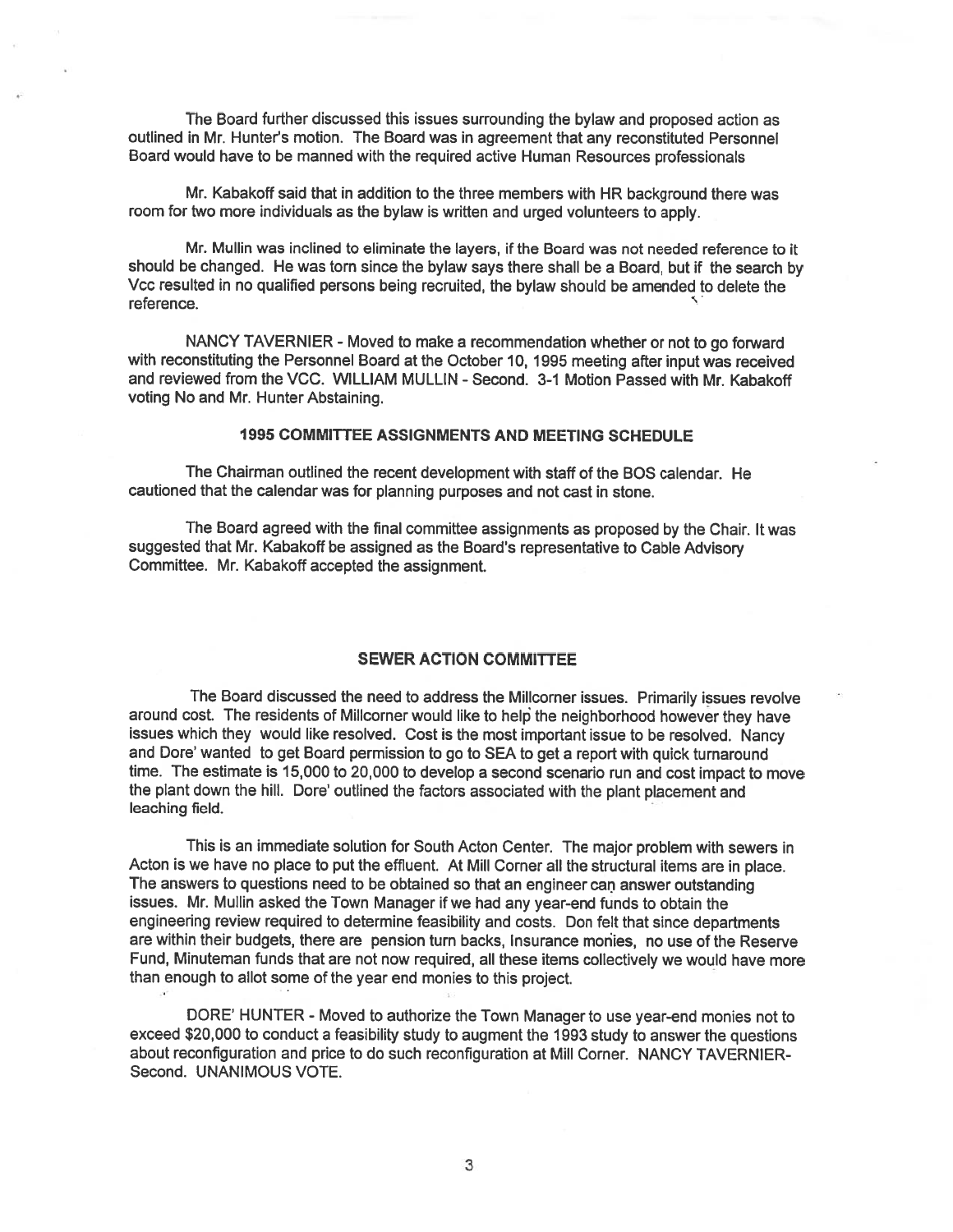Tom Mackey, resident of Nagog Woods reiterated the commitment to have an engineering <sup>p</sup>lan to review an entire town solution and felt that since experiencing life on <sup>a</sup> small package <sup>p</sup>lant that it could be feasible and thought that perhaps that the package <sup>p</sup>lants could be built and later made into backbone connections to connect the entire town. He urged them to strike while the iron was hot. He supports the Board 100% and urged them to have <sup>a</sup> road map in <sup>p</sup>lace, and that the Board of Selectmen should serve in the leadership role in getting the entire town in line.

Mrs. Tavernier said the <sup>p</sup>lan is in <sup>p</sup>lace, <sup>a</sup> <sup>20</sup> year <sup>p</sup>lan has been developed by former Selectmen William Weeks. And that perhaps the Millcorner project could serve as <sup>a</sup> <sup>p</sup>ilot project for the town.

The Board was asked about the feedback received from the FinCom regarding the financial impact study as outlined in the Sewer Action Plan. They have discussed this and felt that a they did not have the members or time to perform the task. Fin Com membes suggested the need for <sup>a</sup> sewer consultant.

Mr. Kabakoff asked where the money would come from if there is <sup>a</sup> need for additional study monies in the next fiscal year. Mr. Hunter felt that policy decision on how to spend the existing \$300,000 <sup>g</sup>ift money would be developed <sup>A</sup> Special Town Meeting would be called to address how additional funding would be provided for if the option agreement is in <sup>p</sup>lace. It was agreed to make it clear that this would address costs to solve only <sup>a</sup> sub-set of South Acton.

<sup>2001</sup> Common Ground Meeting -The Board was updated on the June 29th meeting scheduled from 3:00 P.M. to 9:00 P.M. in the Jr. High Library.

Hearing Room Acoustics -The Board discussed the recent complaint of Evelyn Olschewski regarding the possible installation of drapes in the hearing room. Mrs. Tavernier asked if year end monies could be used for the purchase and installation of these suggested drapes and improved audience seating. Mr. Mullin felt we need <sup>a</sup> comprehensive answer to the problem instead of taking <sup>a</sup> <sup>p</sup>iece meal approach. He suggested inclusion in <sup>a</sup> budget cycle or Wish List" approach. Mt. Hunter was not comfortable taking year end monies and suggested that it be included in the next budget cycle for review.

CAC Feasibility Study - Mr. Hunter felt we could review <sup>p</sup>lans and ideas now so we could be included in the proposed feasibility study. We should balance off alternatives so that it won't be Acton Vs. Concord situation, and suggested inclusion of public participation and involvement. It was decided to ask that all boards be <sup>g</sup>iven the opportunity to <sup>g</sup>ive comment and create <sup>a</sup> public forum for discussion. Mrs. Tavernier suggested the Board of Selectmen's October 5th meeting for public discussion.

Rosen Associates - Mr. Kabakoff asked if Bill had spoken to Mr. Jutten. Mr. Mullin said he had not.

KadleclJohnston Letter -Mr. Kabakoff asked for Board's opinion on the referenced letter to the State. Mr. Hunter felt it was <sup>a</sup> "tempest in <sup>a</sup> tea pot". He felt that our experience has been that when directed by Town Meeting, their wishes have been carried out regardless of process.

Kelly's Corner Truck Noise Complaint - Staff was asked to draft a letter to complainants conveying the Town's commitment to resolution.

Selective Service - Mr. Kabakoff asked about action on this item. The Board's consensus was that they would be taking no action as previously discussed.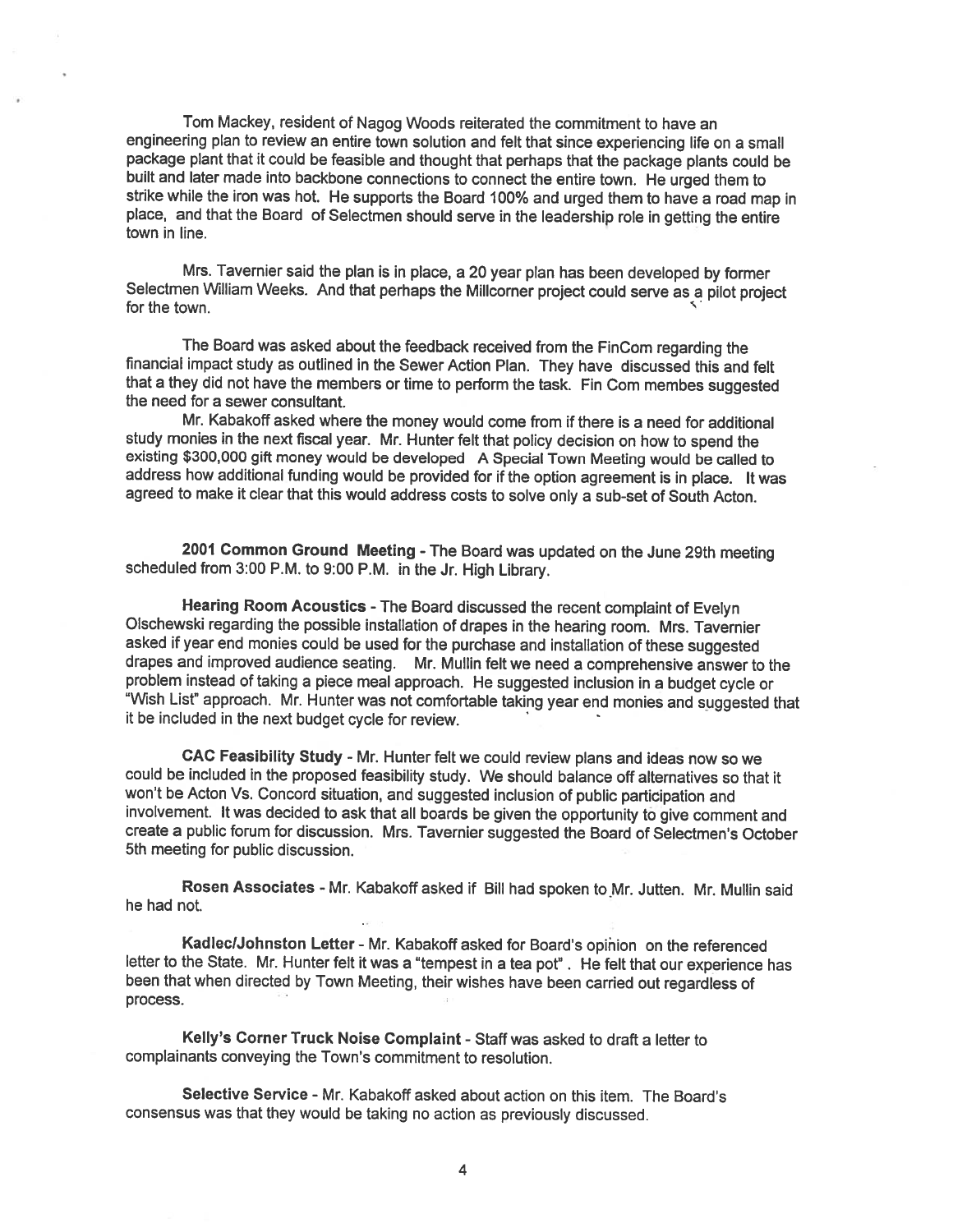MAGIC -Mr. Mullin reviewed Magic's Economic Development Regional report, he felt anything we could do to help business grow and prosper would be beneficial. He felt the report was interesting and suggested ways communities could assist business with growth. He further asked for Board support regarding the MAED- MAPC Site Finder Service. WILLIAM MULLIN - Moved to allow the Chairman to send <sup>a</sup> letter of support to MAGIC to endorse the MAED Agreement. NANCY TAVERNIER - Second. UNANIMOUS VOTE.

Overlay Update - The Board was advised that the Board of Assessors has voted to return \$222,000 from the overlay account to Free Cash.

# CONSENT AGENDA

DORE' HUNTER - Moved to accept the Consent Calendar Items with Item (8) Minutes May 9 and 23rd Amended to reflect Mr. Kabakoff's comments. HERMAN KABAKOFF - Second. UNANIMOUS VOTE.

# TOWN MANAGER'S REPORT

Fire Marshall Advisory - The Town Manager updated the Board on recent announcement from the Fire Marshall regarding radiant ceiling panels. He has reviewed this issue with Town Counsel and would like to pu<sup>t</sup> <sup>a</sup> notice it the newspaper to advise/notify citizens of the potential hazard. DORE' HUNTER - Moved to authorize the placement of the warning as drafted by Town Counsel in the local paper. WAYNE FRIEDRICHS - Second. UNANIMOUS VOTE.

# EXECUTIVE SESSION

DORE' HUNTER -Took roll call -All ayes, the Board will go into session to discuss negotiations.

The Board adjourned at 9:30 P.M.

Christine M. Joyce Recording Secty. June2095. DOC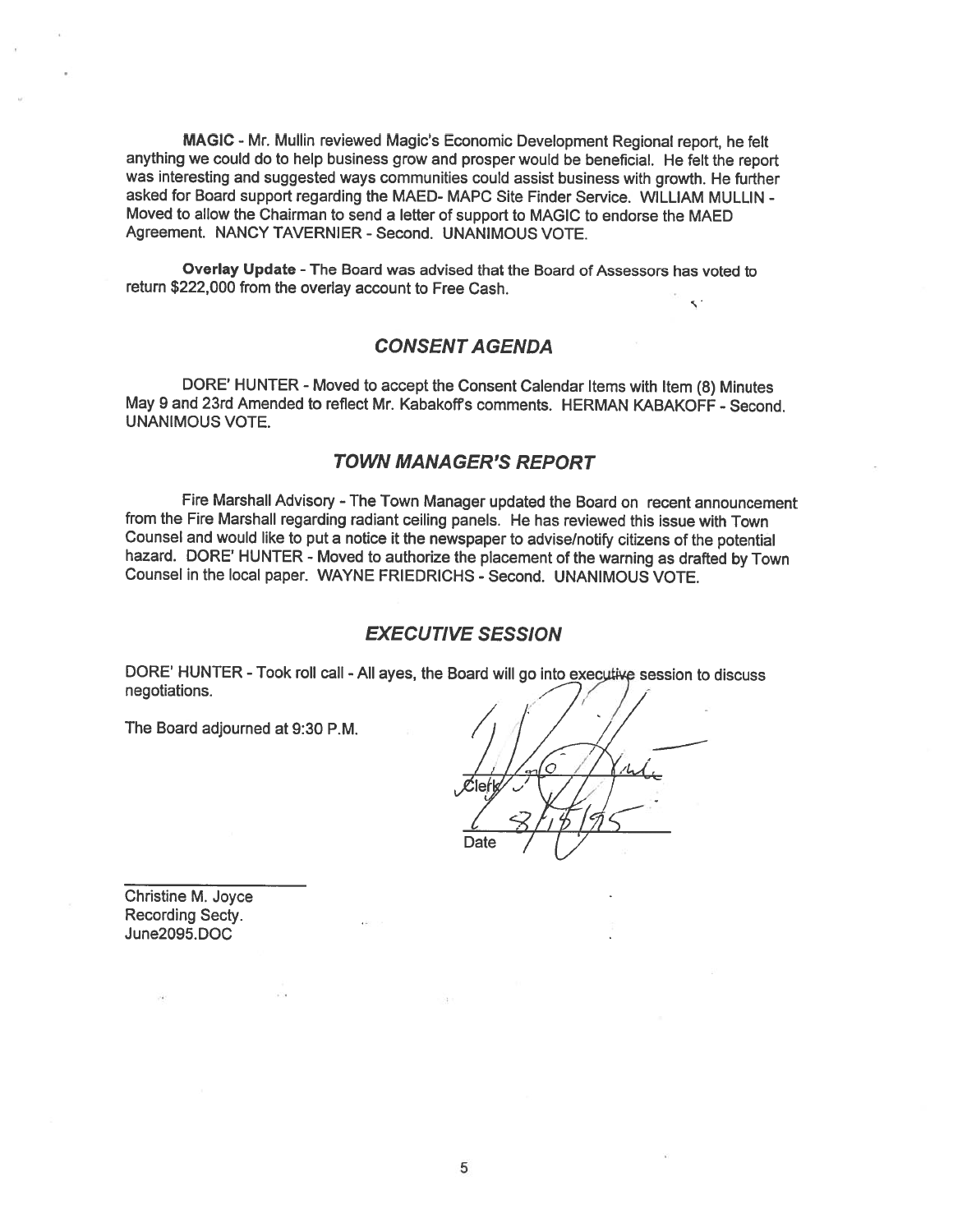June 16, 1995

 $\leq$ .

TO: Board of Selectmen

FROM: William C. Mullin, Chairman

SUBJECT: Selectmen's Report

# AGENDA Room 204 June 20, 1995

#### I. CITIZEN'S CONCERNS

- II. PUBLIC HEARINGS & APPOINTMENTS
- 1. 7:31 NEW ENGLAND TELEPHONE -Concord Road Enclosed <sup>p</sup>lease find <sup>a</sup> request and Staff recommendation regarding the enclosed petition for Board action.
- 2. 7:35 AMENDMENT TO TRAFFIC RULES AND ORDERS Stow/Martin Street -Stop Sign Installation- Enclosed <sup>p</sup>lease find Public Hearing Notice and supporting documents required to amend the Traffic Rules and Order for the installation of <sup>a</sup> Stop Sign for Board Public Hearing and action.

# III. SELECTMEN'S BUSINESS

- 3. BLOCK PARTY REQUEST Enclosed please find, a request and Staff recommendation regarding Wheeler Recreation Area's proposed Field Day on July 8th for Board action.
- 4. CONTRACT WITH BUSINESS COMMUNITY -Enclosed <sup>p</sup>lease find the latest revision for Board member comment and action.
- 5. PERSONNEL BOARD DISCUSSION
- 6. <sup>1995</sup> SCHEDULE AND COMMITTEE ASSIGNMENTS -Enclosed <sup>p</sup>lease find the revised Committee Assignment List for May 95-May 96,' and Board Meeting Schedule through December.
- 7. SEWER ACTION COMMITTEE Selectmen Hunter and Tavernier wish to discuss allocations of year end Monies for <sup>a</sup> consultant to assist with several technical questions.

# IV. CONSENT AGENDA

8. ACCEPT MINUTES - Enclosed please find Board minutes from May 9 and 23 for Board acceptance.